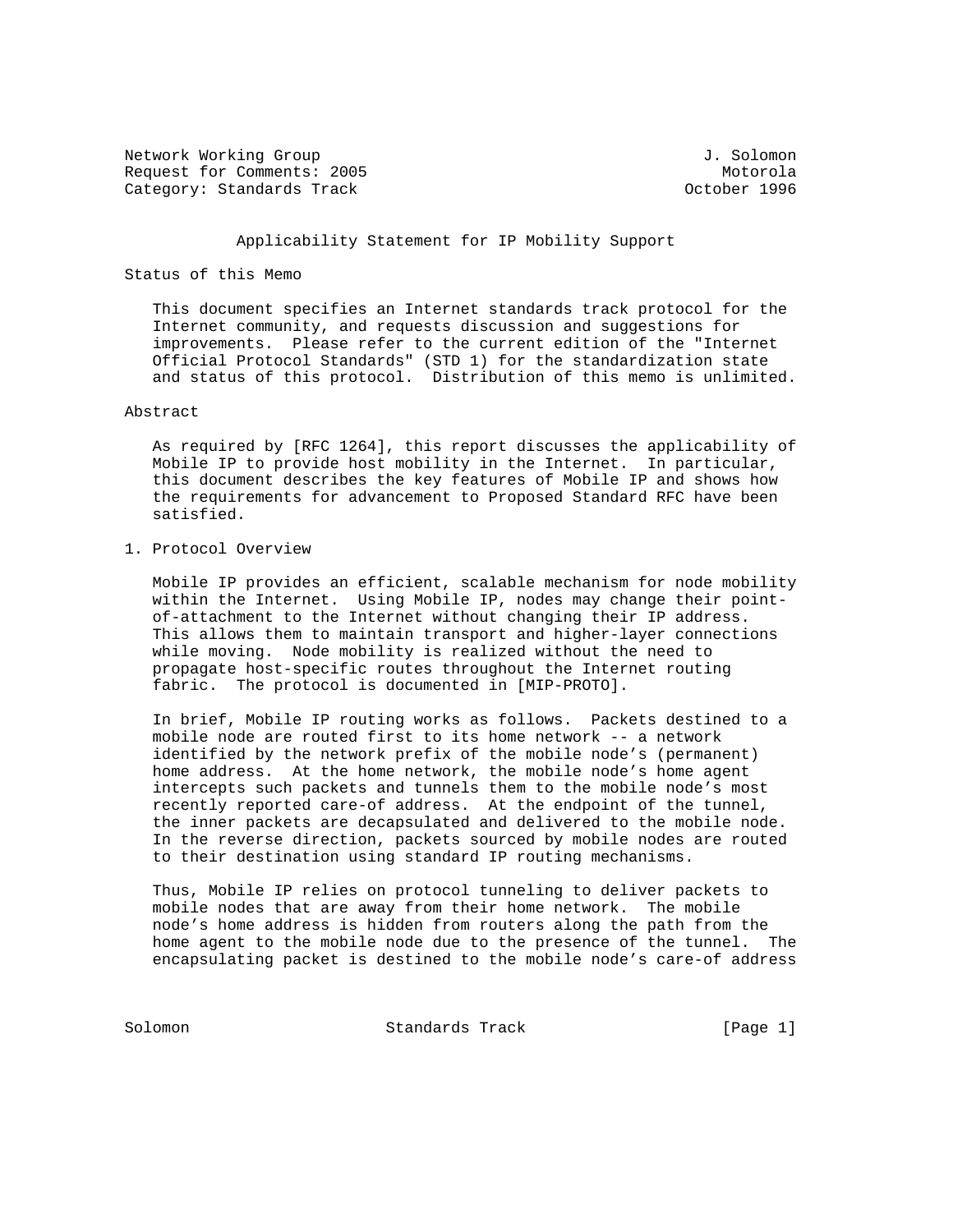-- a topologically significant address -- to which standard IP routing mechanisms can deliver packets.

The Mobile IP protocol defines the following:

- an authenticated registration procedure by which a mobile node informs its home agent(s) of its care-of address(es);
- an extension to ICMP Router Discovery [RFC1256] which allows mobile nodes to discover prospective home agents and foreign agents; and
- the rules for routing packets to and from mobile nodes, including the specification of one mandatory tunneling mechanism ([MIP-IPinIP]) and several optional tunneling mechanisms ([MIP-MINENC] and [RFC1701]).
- 2. Applicability

 Mobile IP is intended to solve node mobility across changes in IP subnet. It is just as suitable for mobility across homogeneous media as it is for mobility across heterogeneous media. That is, Mobile IP facilitates node movement from one Ethernet segment to another as well as it accommodates node movement from an Ethernet segment to a wireless LAN.

 One can think of Mobile IP as solving the "macro" mobility management problem. It is less well suited for more "micro" mobility management applications -- for example, handoff amongst wireless transceivers, each of which covers only a very small geographic area. In this later situation, link-layer mechanisms for link maintenance (i.e. link-layer handoff) might offer faster convergence and less overhead than Mobile IP.

 Mobile IP scales to handle a large number of mobile nodes in the Internet. Without route optimization as described in [MIP-OPTIM], however, the home agent is a potential load point when serving many mobile nodes. When home agents become overburdened, additional home agents can be added -- and even dynamically discovered by mobile nodes -- using mechanisms defined in the Mobile IP documents.

 Finally, it is noted that mobile nodes are assigned (home) IP addresses largely the same way in which stationary hosts are assigned long-term IP addresses; namely, by the authority who owns them. Properly applied, Mobile IP allows mobile nodes to communicate using only their home address regardless of their current location. Mobile IP, therefore, makes no attempt to solve the problems related to local or global, IP address, renumbering.

Solomon Standards Track [Page 2]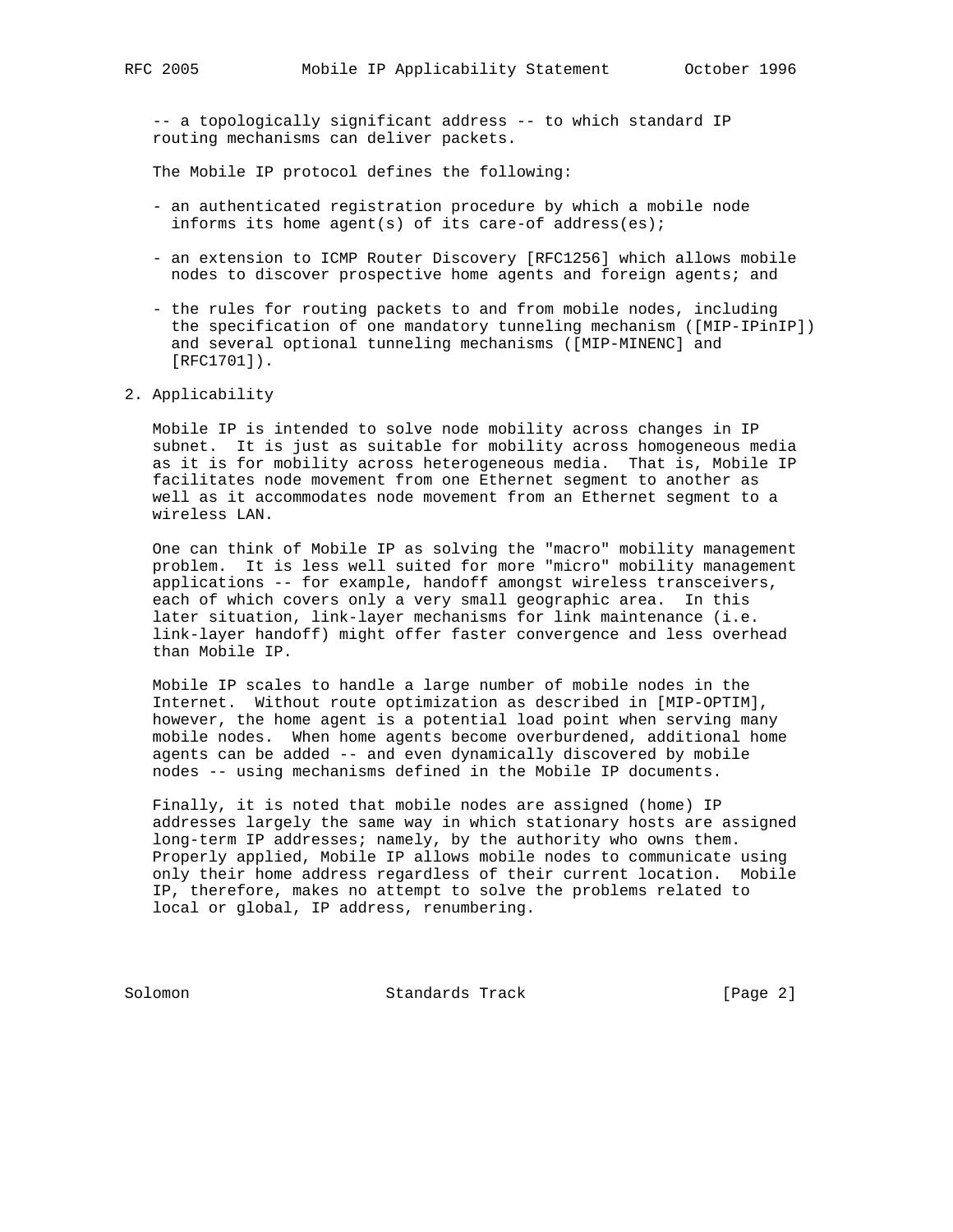#### 3. Security

 Mobile IP mandates the use of cryptographically strong authentication for all registration messages exchanged between a mobile node and its home agent. Optionally, strong authentication can be used between foreign agents and mobile nodes or home agents. Replay protection is realized via one of two possible mechanisms -- timestamps or nonces.

 Due to the unavailability of an Internet key management protocol, agent discovery messages are not required to be authenticated.

 All Mobile IP implementations are required to support, at a minimum, keyed MD5 authentication with manual key distribution. Other authentication and key distribution algorithms may be supported.

 Mobile IP defines security mechanisms only for the registration protocol. Implementations requiring privacy and/or authentication of data packets sent to and from a mobile node should use the IP security protocols described in RFCs 1827 and 1826 for this purpose.

## 4. MIB

 At the time of publication of this Applicability Statement, a Management Information Base (MIB) for Mobile IP has been written and documented in RFC 2006.

5. Implementations

 Several implementations of Mobile IP are known to exist. The following list gives the origin and a contact for several such implementations:

Organization: Contact:

| Dave Johnson <dbj@cs.cmu.edu></dbj@cs.cmu.edu>                                   |
|----------------------------------------------------------------------------------|
| Frank Kastenholz <kasten@ftp.com></kasten@ftp.com>                               |
| Charlie Perkins <perk@watson.ibm.com></perk@watson.ibm.com>                      |
| Jim Solomon <solomon@comm.mot.com></solomon@comm.mot.com>                        |
| Gunyho Gabor <qunyho@ncsmsq07he.ntc.nokia.com></qunyho@ncsmsq07he.ntc.nokia.com> |
| Gabriel Montenegro <gab@cali.eng.sun.com></gab@cali.eng.sun.com>                 |
| Frank Ciotti <frankc@teleng.eng.telxon.com></frankc@teleng.eng.telxon.com>       |
|                                                                                  |

### 6. Implementation Experience

 FTP Software hosted an interim meeting, October 23-27, 1995 in which interoperability of several implementations was demonstrated. The following major features of the Mobile IP protocol were tested:

Solomon Standards Track [Page 3]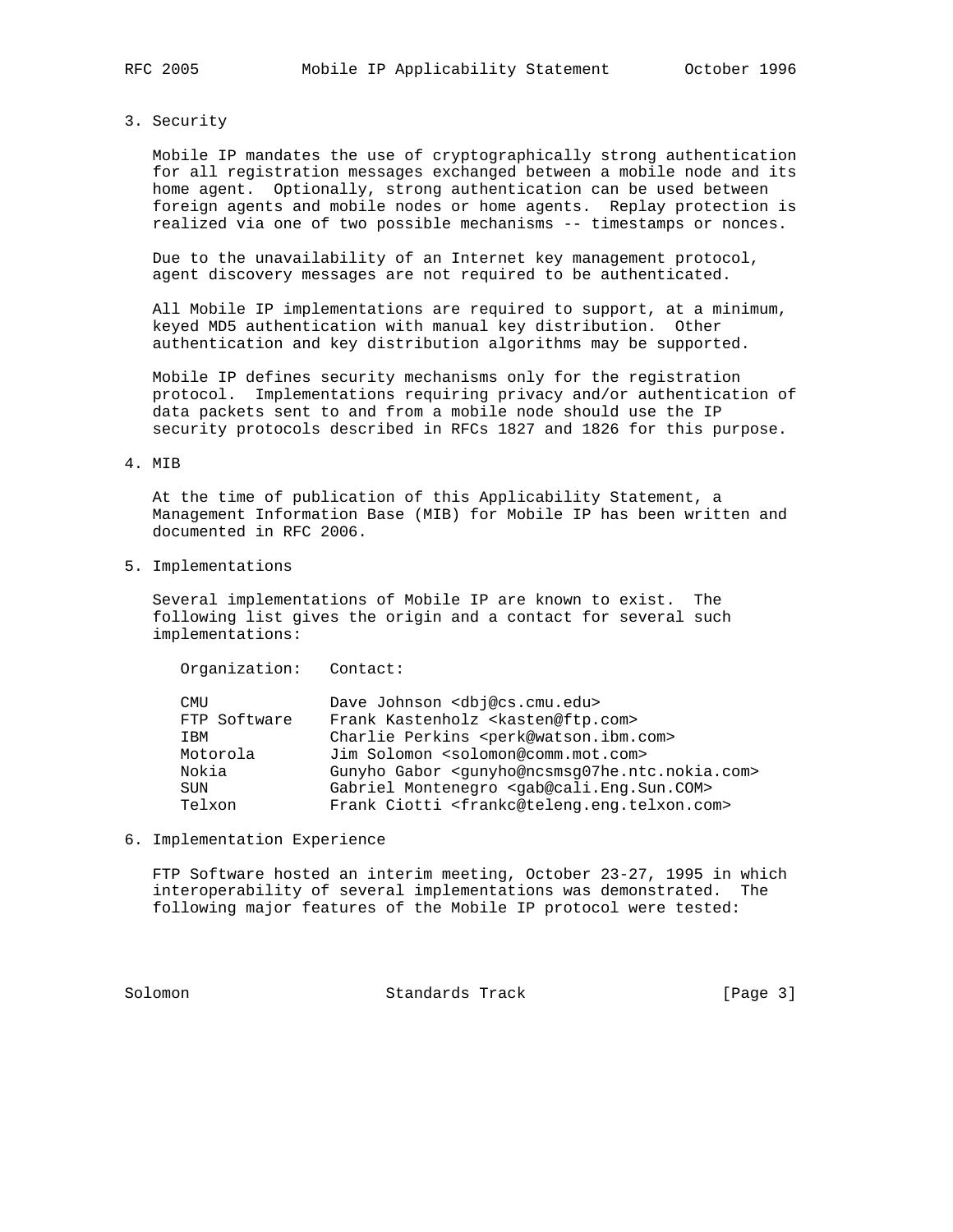- 1) Mobile Nodes receiving and processing Agent Advertisements.
- 2) Agents receiving Agent Solicitations and responding with Agent Advertisements.
- 3) Mobile Nodes registering with foreign agents on foreign networks.
- 4) Packets being received by the mobile node after having been
- tunneled by the home agent and de-tunneled by the foreign agent. 5) Packets from the mobile node being routed directly to their destinations.
- 6) Mobile nodes discovering that their connectivity/subnet had changed and re-registering at their new location.
- 7) Mobile nodes discovering that their current foreign agent had rebooted and therefore re-registering with that foreign agent.
- 8) The required form of tunneling (IP-in-IP encapsulation [MIP-IPinIP]) as well as the one of the optional forms of tunneling; namely, Minimal Encapsulation [MIP-MINENC].
- 9) Mobile nodes de-registering upon returning to their home network.
- 10) Registrations being rejected for authentication failures, including invalid authenticators as well as mismatched identification values (replay protection).
- 11) TCP connections remaining open (with data flowing) while a mobile node moved from its home network to a foreign network and then back again to the home network.

 Interoperability of at least two independent implementations was demonstrated for all of the features listed above.

7. Summary

 The co-chairs, on behalf of the working group participants, believe that the Mobile IP working group has satisfied the requirements set forth in [RFC1264] for the advancement of Mobile IP to Proposed Standard RFC. Specifically, the technical specification document is stable, a MIB has been written, the security architecture has been set forth in accordance with IAB principles, and several independent implementations have been demonstrated to be interoperable.

- 8. References
	- [RFC1256] Deering, S., Editor, "ICMP Router Discovery Messages", RFC 1256, September 1991.
	- [RFC1701] Hanks, S. et. al., "Generic Routing Encapsulation (GRE)", RFC 1701, October 1994.
	- [RFC1264] Hinden, R., "Internet Routing Protocol Standardization Criteria", RFC 1264, October 1991.

Solomon Standards Track [Page 4]